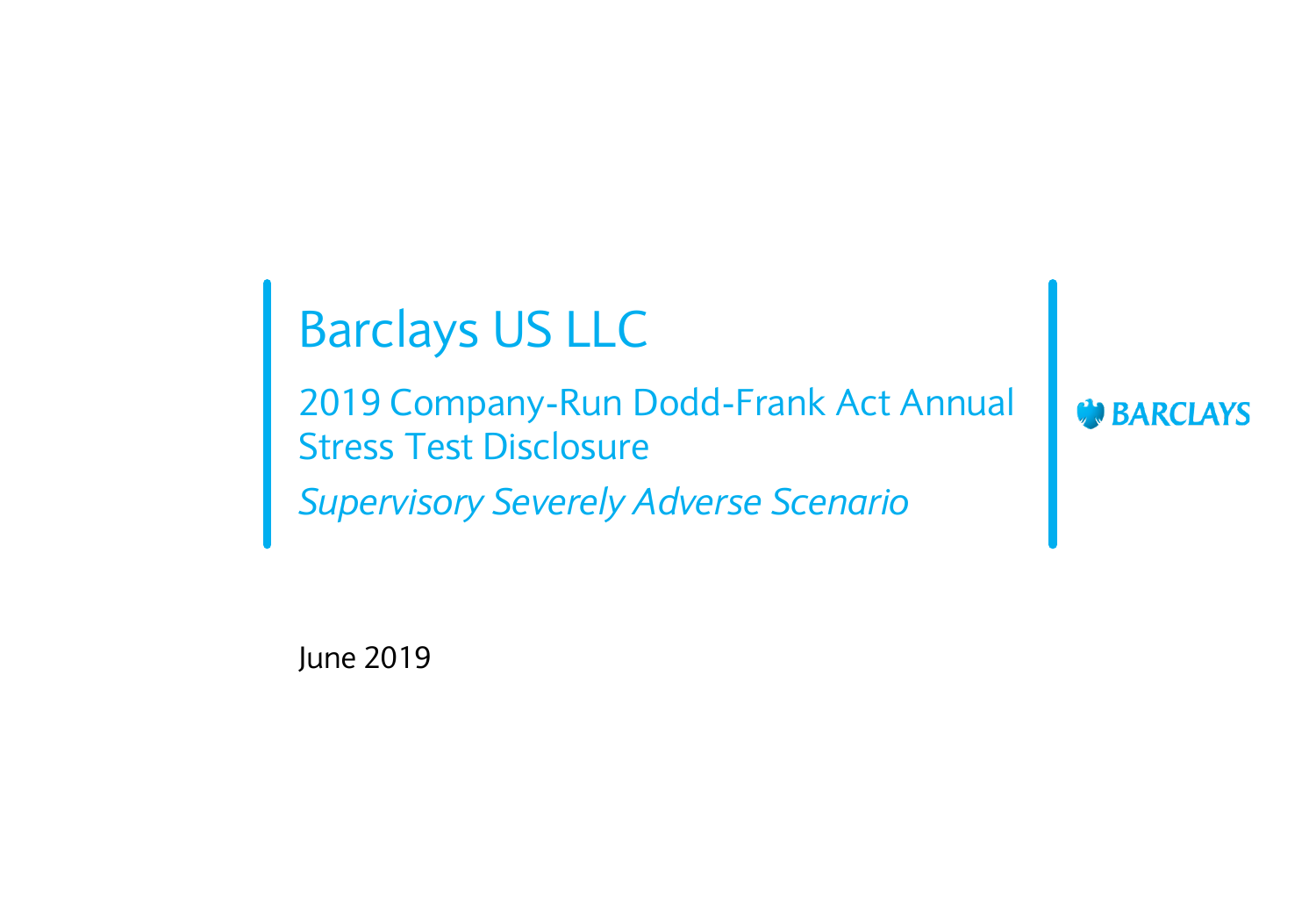#### Table of contents

| <b>Section</b> | <b>Description</b>                                                     | Page           |
|----------------|------------------------------------------------------------------------|----------------|
| A              | Overview                                                               | $\mathcal{P}$  |
| B              | Description of the Supervisory Severely Adverse Scenario               | 3              |
| C              | Results under the Supervisory Severely Adverse Scenario                | $\overline{4}$ |
| D              | Types of risks considered in the Supervisory Severely Adverse Scenario | 9              |
| E              | Description of methodologies used                                      | 11             |
| F              | Further information                                                    | 13             |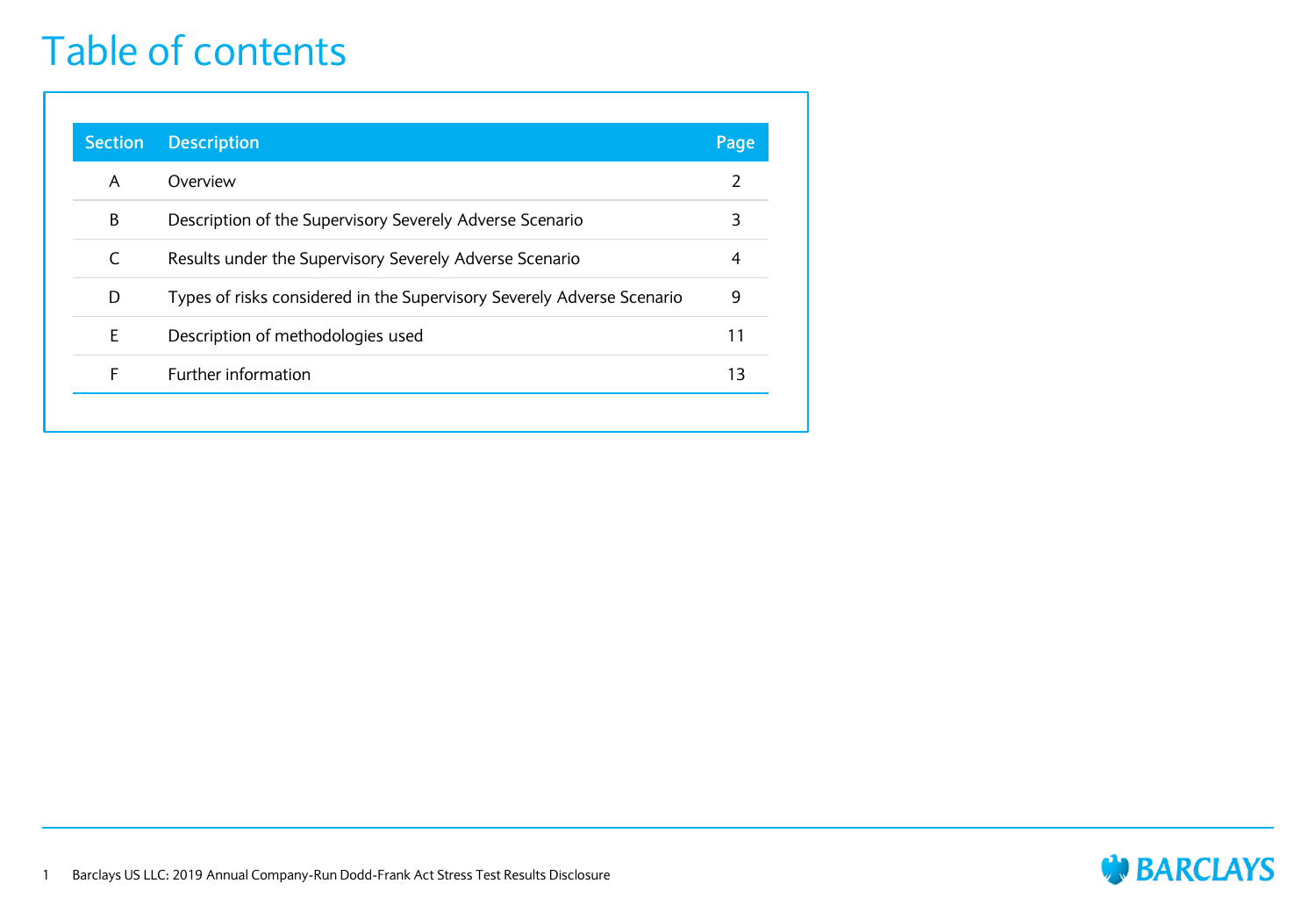#### **Overview**

- Barclays US LLC ("Barclays") is an intermediate holding company ("IHC") established by Barclays PLC in 2016 following the enactment of the Dodd-Frank Wall Street Reform and Consumer Protection Act (the "Dodd-Frank Act"). The IHC is a wholly-owned subsidiary of Barclays Bank PLC and part of the Barclays PLC group of companies. The IHC comprises two main businesses: an investment bank, which provides banking services to corporations, governments and institutions; and a consumer bank, which provides credit card, lending, deposit and payment solutions to personal and small business customers. The IHC accounts for a subset of the broader organization's total operations in the United States ("US"), with a portion of US corporate and investment banking business booked outside the IHC.
- The Dodd-Frank Act and the Board of Governors of the Federal Reserve System (the "FRB") require certain organizations, including Barclays, to conduct regular stress tests and publicly disclose the results of such stress tests. This document provides a summary of Barclays' forecasted risks, calculation methodologies and projected results with regards the 2019 annual company-run Dodd-Frank Act stress testing ("DFAST") exercise.
- The results depict the projected impact of the most severe of the three hypothetical scenarios created by the FRB for 2019 DFAST purposes (the "Supervisory Severely Adverse Scenario"). Results are provided for selected financial measures across a nine-quarter planning horizon, beginning with Barclays' actual position as of December 31, 2018.
- The results were calculated using forecasting tools and methodologies developed by Barclays and may differ from other stresstesting analyses produced previously by Barclays or by others, due to the specific stress testing methodologies, assumptions and scenarios used.
- The results also use the following assumptions (the "DFAST Capital Actions") regarding projected capital actions, with the first projection quarter (Q1 2019) reflecting actual capital actions taken and the second through ninth quarters (Q2 2019– Q1 2021) including (a) common stock dividends equal to quarterly average of actuals paid in prior year; (b) payments on other capital instruments equal to stated dividend, interest or principal due in respective quarters; (c) no redemptions or repurchases; and (d) no issuance of common or preferred stock, except for employee compensation or planned mergers and acquisitions.
- This document provides hypothetical estimates from forward-looking exercises of possible outcomes based on an assumed, materially adverse business environment. It should not be viewed as a forecast of actual expected outcomes or otherwise used to make inferences about the actual future performance of Barclays, Barclays Bank PLC or the broader Barclays PLC group of companies.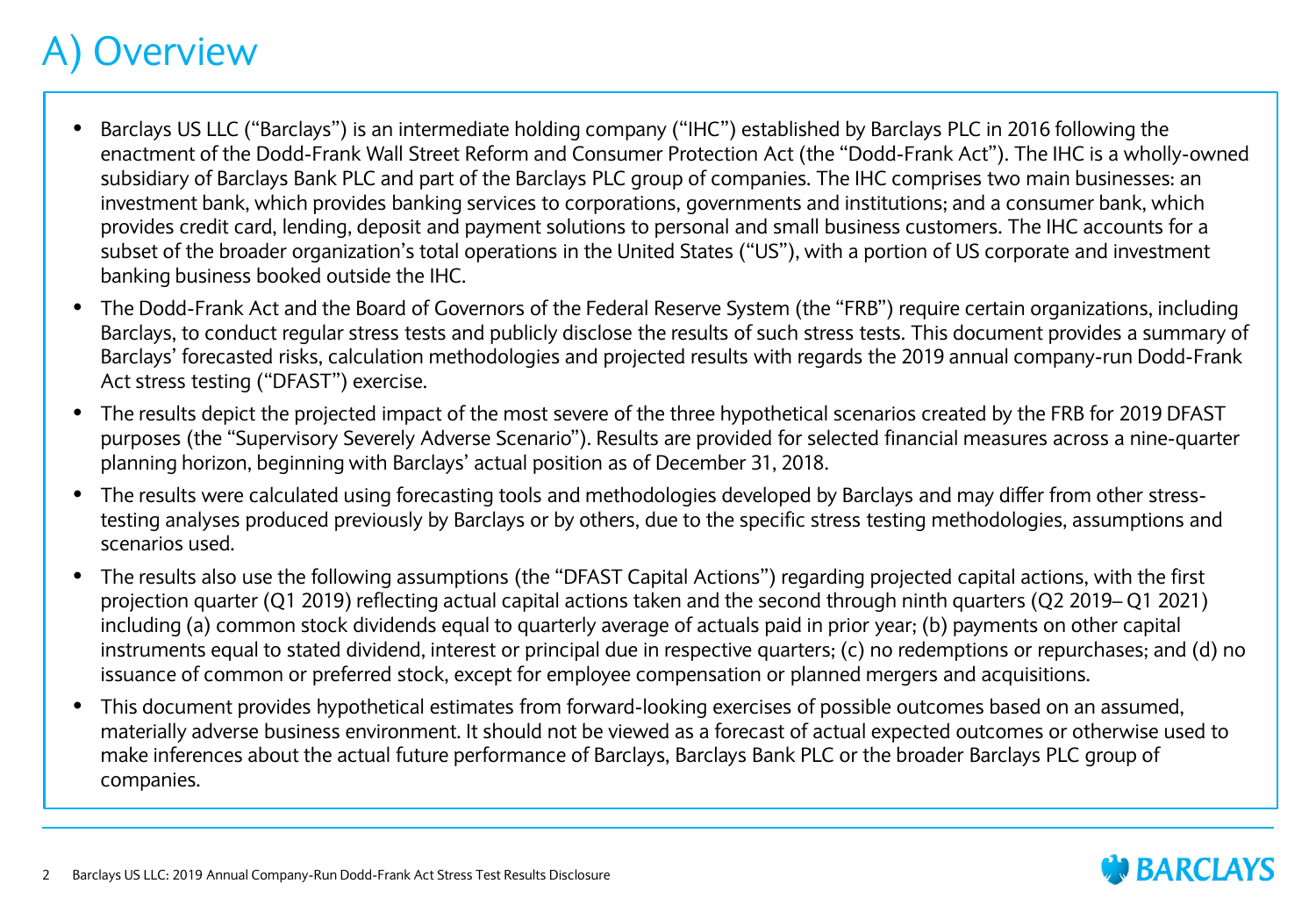#### B) Description of the Supervisory Severely Adverse Scenario

| <b>Overview</b>                                             | The FRB's Supervisory Severely Adverse Scenario is characterized by a severe global recession that is<br>accompanied by a period of heightened stress in commercial real estate markets and corporate debt markets.<br>Further, more detailed information about the scenario is provided in the FRB's published instructions. <sup>1</sup>                                                                                                                                                                                                                                                                                                                                                                                                                                                                                                                                                                       |
|-------------------------------------------------------------|------------------------------------------------------------------------------------------------------------------------------------------------------------------------------------------------------------------------------------------------------------------------------------------------------------------------------------------------------------------------------------------------------------------------------------------------------------------------------------------------------------------------------------------------------------------------------------------------------------------------------------------------------------------------------------------------------------------------------------------------------------------------------------------------------------------------------------------------------------------------------------------------------------------|
| Key<br>Macroeconomic<br><b>Variables</b><br><b>Included</b> | • The US unemployment rate peaks at 10%.<br>• Real US Gross Domestic Product falls 8% from its pre-recession peak.<br>Equity markets decline 50% through the end of 2019, accompanied by a significant rise in volatility.<br>The spread of investment-grade corporate bond yields over the 10-year Treasury rate widens to 5.5%.<br>• Short-term yields fall 2.25%, with the 3-month Treasury rate remaining near 0% throughout the scenario; the<br>10-year Treasury rate troughs at 0.75%.<br>Real estate prices decline, with housing prices falling 26% and commercial prices falling 35%.<br>Reflecting flight-to-safety capital flows, the US dollar appreciates against the pound sterling, reaching a trough<br>UK bilateral dollar exchange rate of 1.25.<br>Consumer Price Index inflation falls to 1.25% at an annual rate initially in 2019 before rising gradually again<br>later in the scenario. |
| <b>Global Market</b><br><b>Shock</b><br><b>Components</b>   | The specific shocks provided by the FRB are used to reflect Global Market Shock ("GMS") trading and large<br>counterparty default losses. As required by the FRB, GMS is applied to Barclays' trading positions as of<br>November 5, 2018.<br>• This year's scenario features a significant weakening in European economic conditions and spillover effects<br>that lead to broad sell-offs in financial assets.                                                                                                                                                                                                                                                                                                                                                                                                                                                                                                 |

*1 https://www.federalreserve.gov/newsevents/pressreleases/files/bcreg20190213a1.pdf*

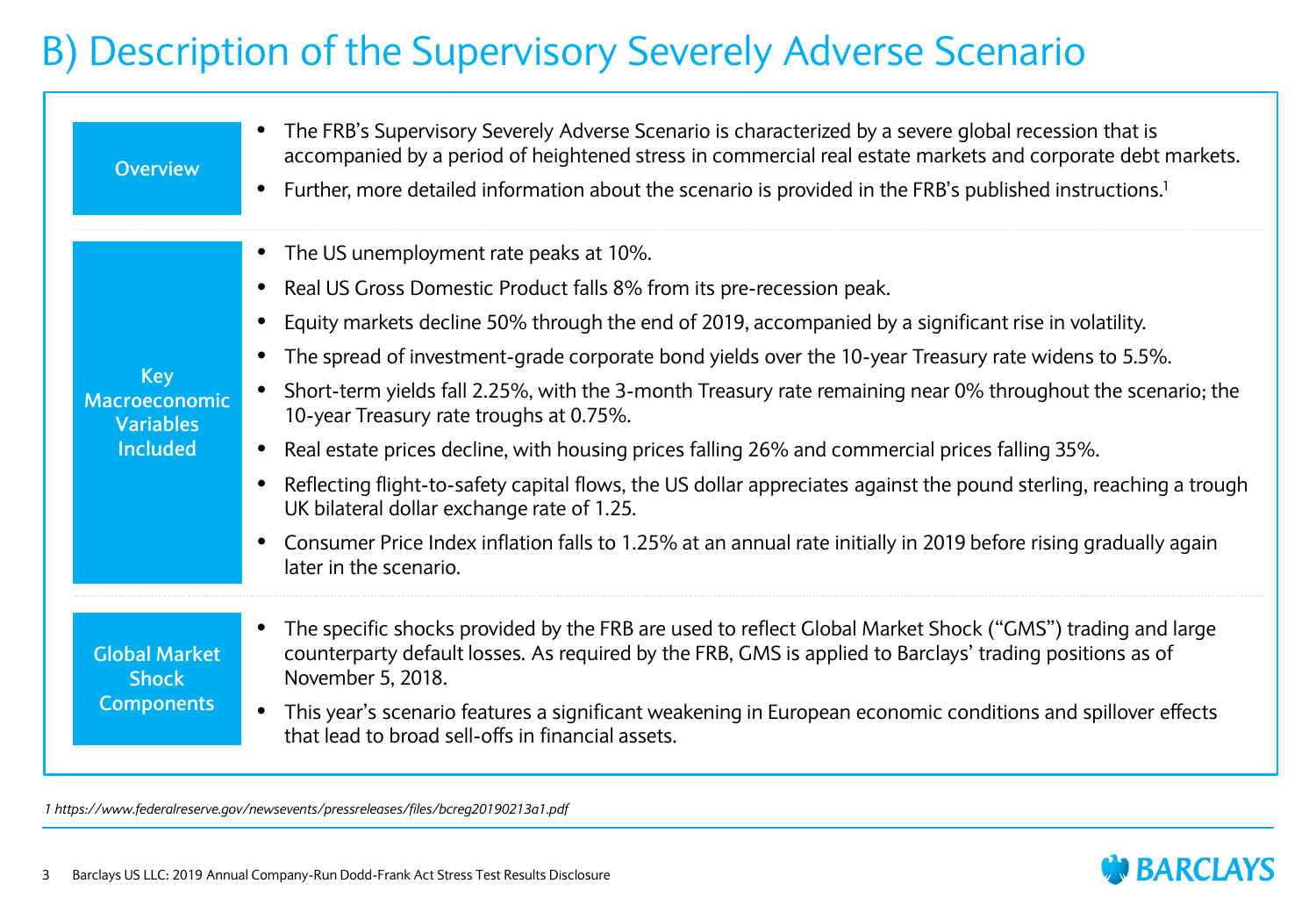Capital Ratios: Actual Q4 2018, Projected Q1 2019 to Q1 2021

| Regulatory Capital Ratio <sup>1,2</sup> | <b>Actual Q4 2018</b> | <b>Projected Stressed Capital Ratios<sup>3</sup></b> |                      | <b>Regulatory Minimum</b> |
|-----------------------------------------|-----------------------|------------------------------------------------------|----------------------|---------------------------|
|                                         |                       | Ending                                               | Nine-Ouarter Minimum |                           |
| Common Equity Tier 1 Capital Ratio      | 14.5%                 | 10.1%                                                | 10.1%                | 4.5%                      |
| Tier 1 Risk-Based Capital Ratio         | 17.6%                 | 13.4%                                                | 13.3%                | $6.0\%$                   |
| <b>Total Risk-Based Capital Ratio</b>   | 21.0%                 | 16.4%                                                | 16.4%                | 8.0%                      |
| Tier 1 Leverage Ratio                   | 8.9%                  | 6.6%                                                 | 6.6%                 | 4.0%                      |
| Supplementary Leverage Ratio            | 7.3%                  | 5.6%                                                 | 5.6%                 | $3.0\%$                   |

#### Risk-Weighted Assets: Actual Q4 2018, Projected Q1 2021

| ltem                                     | <b>Actual Q4 2018</b> | Projected Q1 2021 |
|------------------------------------------|-----------------------|-------------------|
| Risk Weighted Assets <sup>4</sup> (\$bn) | 87.0                  | 80.3              |
|                                          |                       |                   |

*1 Projected stressed capital ratios indicate hypothetical estimates under an economic outcome that is significantly more severe than expected actual business conditions. The estimates are not intended to represent or forecast actual or expected business conditions.*

*2 Capital actions as per the FRB's DFAST Capital Action instructions.*

*3 The US Basel III standardized approach is used to calculate risk weighted assets for credit risk and market risk with respect to the Common Equity Tier 1 Capital Ratio, the Tier 1 Risk-Based Capital Ratio and the Total Risk-Based Capital Ratio.* 

*4 The US Basel III standardized approach is used to calculate both actual and projected risk weighted assets.*

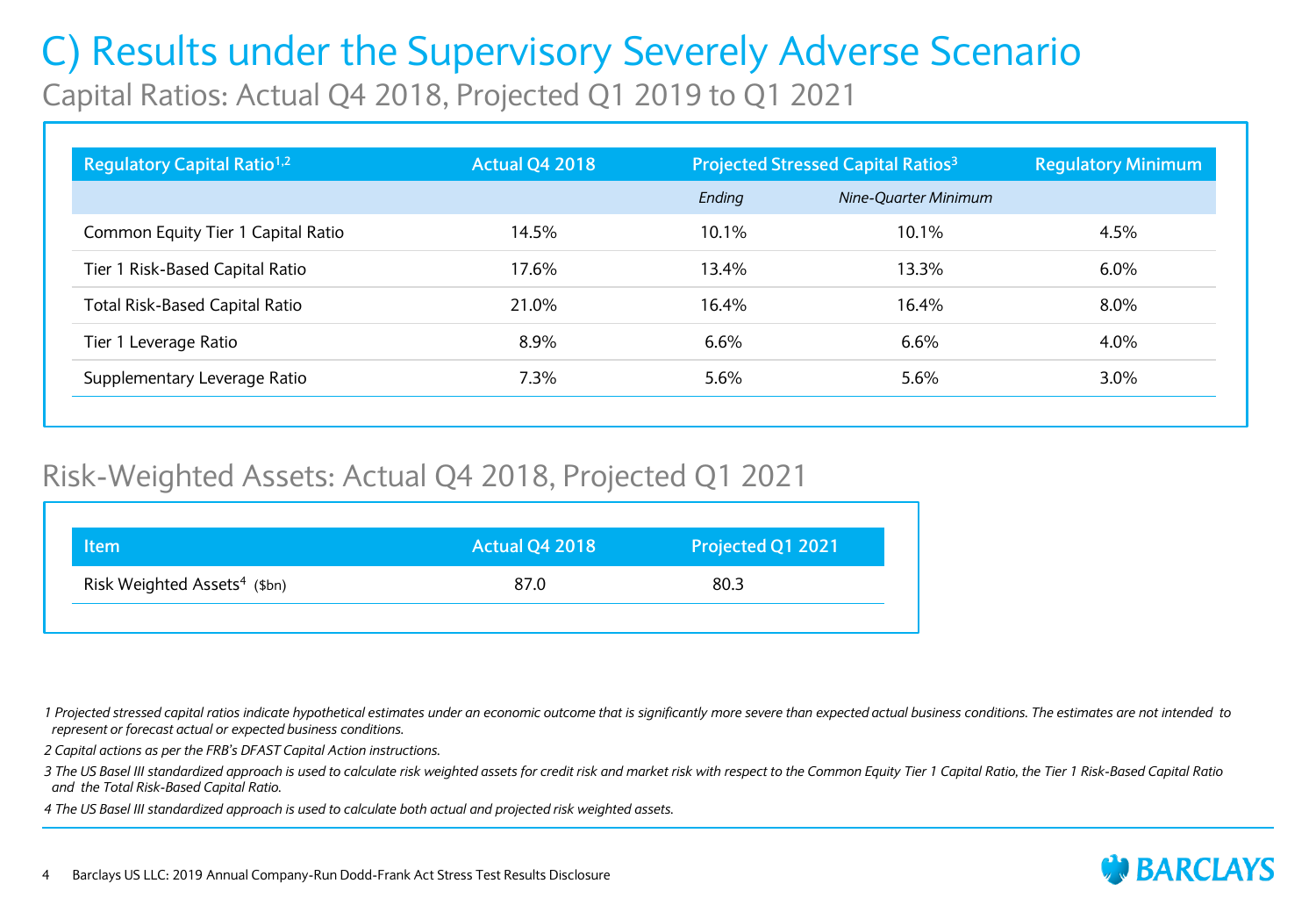Projected Losses, Revenues and Net Income before Taxes: Projected Q1 2019 to Q1 2021

| Item $1$                                                     | \$m\$                    | % of Average Assets <sup>2</sup> |
|--------------------------------------------------------------|--------------------------|----------------------------------|
| Pre-Provision Net Revenue ("PPNR") <sup>3</sup>              | 1,297                    | 0.9%                             |
| Other Revenue                                                |                          |                                  |
| less                                                         |                          |                                  |
| Provisions <sup>4</sup>                                      | 4,401                    |                                  |
| Realized Losses/(Gains) on Securities (AFS/HTM) <sup>5</sup> | $\overline{\phantom{0}}$ |                                  |
| Trading and Counterparty Losses                              | 852                      |                                  |
| Other Losses/(Gains) <sup>6</sup>                            | 201                      |                                  |
| equals                                                       |                          |                                  |
| Net Income/(Losses) Before Taxes                             | (4, 157)                 | $(2.8\%)$                        |
| <b>Memo Items</b>                                            |                          |                                  |
| Other Comprehensive Income                                   | (3)                      |                                  |
| Other Effects on Capital                                     | Actual Q4 2018           | Q1 2021                          |
| Accumulated Other Comprehensive Income in Capital ("AOCI")   | (44)                     | (20)                             |

*1 Income statement categories used for the results conform to the FRB's definitions; classifications of revenue and expense items may differ from Barclays' financial disclosures.*

*2 Average Assets are the average of total assets across the nine-quarter projection period.*

*3 PPNR is equal to net interest income plus non-interest income, less non-interest expense, impairment losses for other intangible assets and operational risk losses.*

*4 Provisions are calculated as the sum of forecasted net credit losses and the change in the allowance for loan and lease losses over the nine-quarter period.*

*5 Available for Sale ("AFS") and Held to Maturity ("HTM") securities.*

*6 Includes goodwill impairment.*

5



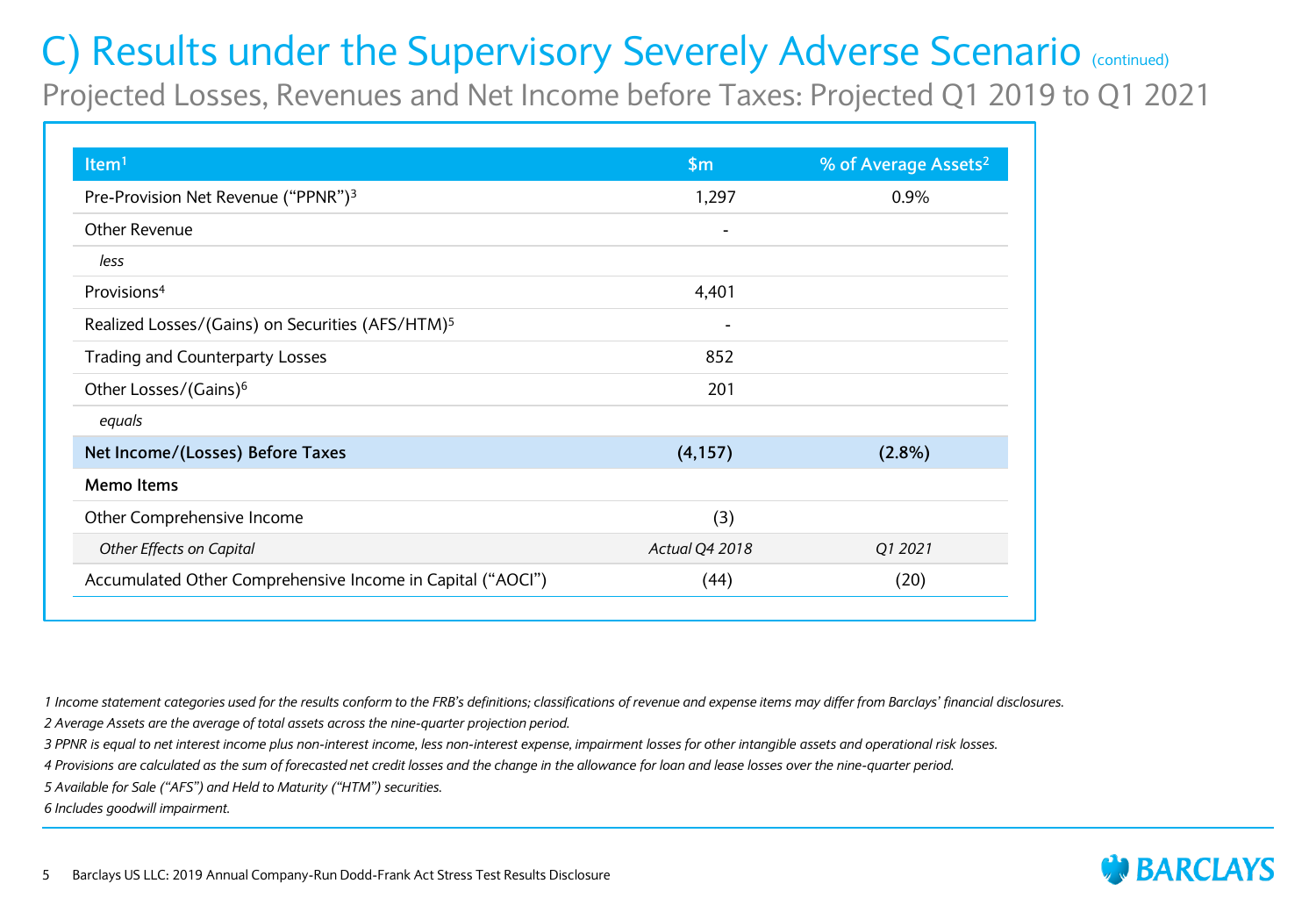Loan Loss Projections: Projected Q1 2019 to Q1 2021

| <b>Loan Type</b>                                       | \$m <sup>1</sup>         | <b>Portfolio Loss Rates</b> |
|--------------------------------------------------------|--------------------------|-----------------------------|
| First Lien Mortgages, Domestic                         | $\overline{\phantom{0}}$ |                             |
| Junior Liens and Home Equity Lines of Credit, Domestic |                          |                             |
| Commercial and Industrial                              | 62                       | 36.4%                       |
| Commercial Real Estate, Domestic                       | 14                       | 43.2%                       |
| Credit Cards                                           | 4,179                    | 17.8%                       |
| Other Consumer <sup>2</sup>                            | 125                      | 22.2%                       |
| Other Loans <sup>3</sup>                               | 4                        | $0.0\%$                     |
| <b>Total Projected Loan Losses</b>                     | 4,384                    | 12.0%                       |

*1 Average loan balances are calculated across the nine-quarter projection period. Loans held for sale or measured at fair value are excluded from average loan balances.*

*2 Other Consumer represents retail installment loans.*

*3 Other Loans includes loans to depositories and other foreign banks (including intercompany loans to other Barclays entities), loans to purchase and carry securities and municipal tender option bond loans.*

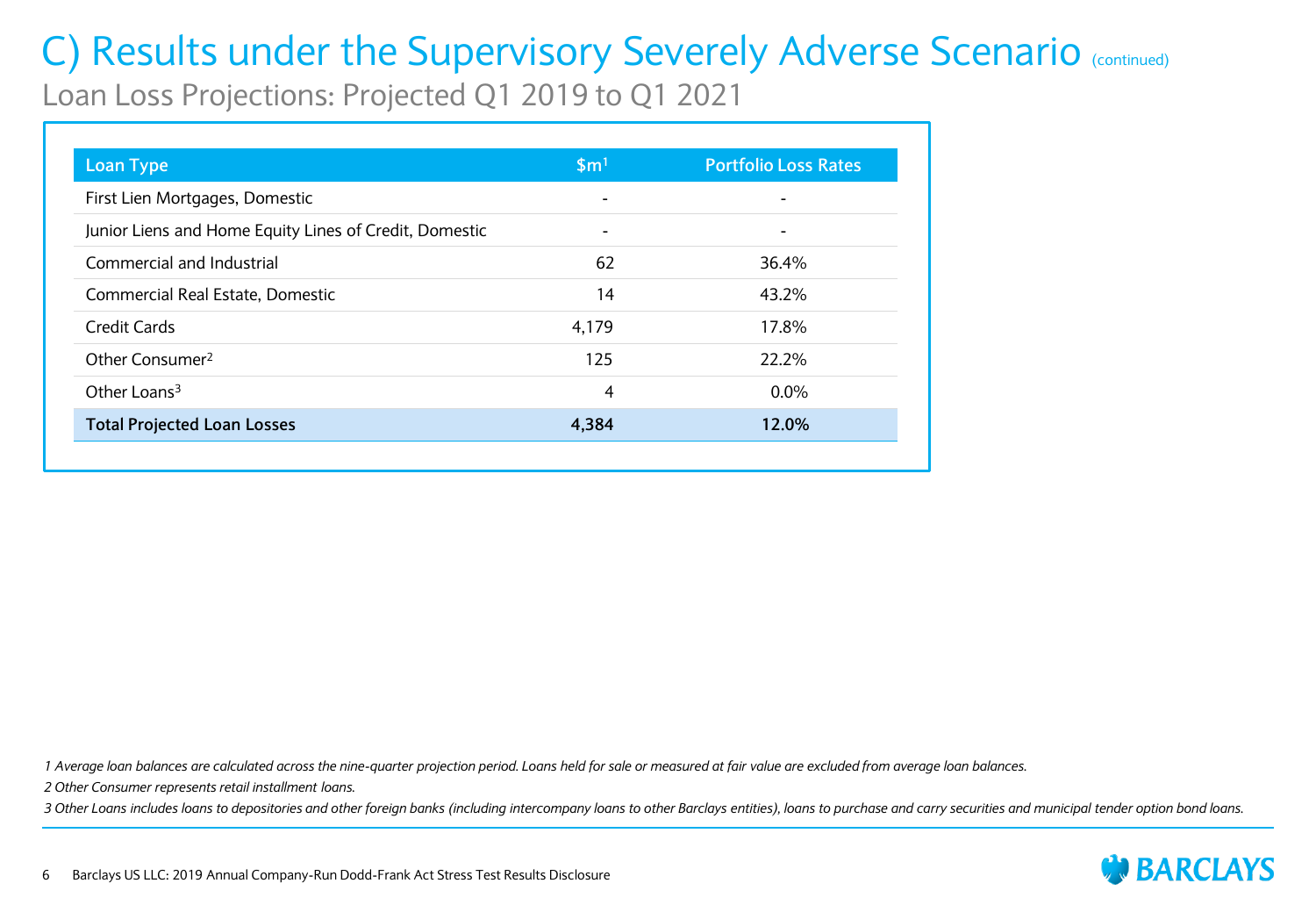Common Equity Tier 1 Capital Ratio: Key Drivers, Q1 2019 to Q1 2021



*1 Pre-Tax PPNR includes losses from operational risk events and impairment losses for other intangible assets.*

*2 Capital actions as per the FRB's DFAST Capital Action instructions.*

*3 Represents impact from tax, goodwill impairment and regulatory capital components including deferred tax asset deductions, goodwill and intangibles deductions and AOCI.*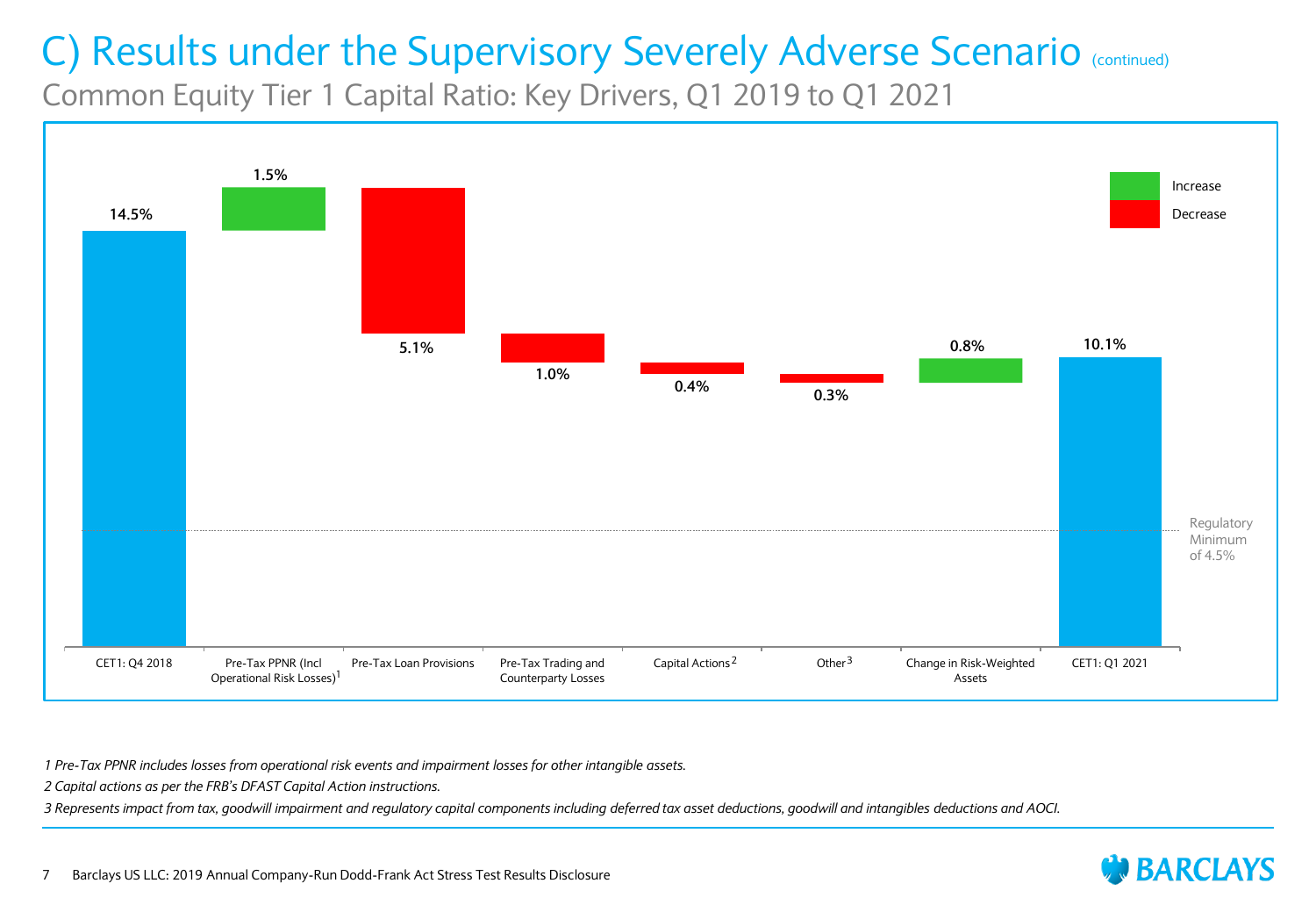Tier 1 Leverage Ratio: Key Drivers, Q1 2019 to Q1 2021



*1 Pre-Tax PPNR includes losses from operational risk events and impairment losses for other intangible assets.*

*2 Capital actions as per the FRB's DFAST Capital Action instructions.*

*3 Represents impact from tax, goodwill impairment and regulatory capital components including deferred tax asset deductions, goodwill and intangibles deductions and AOCI.*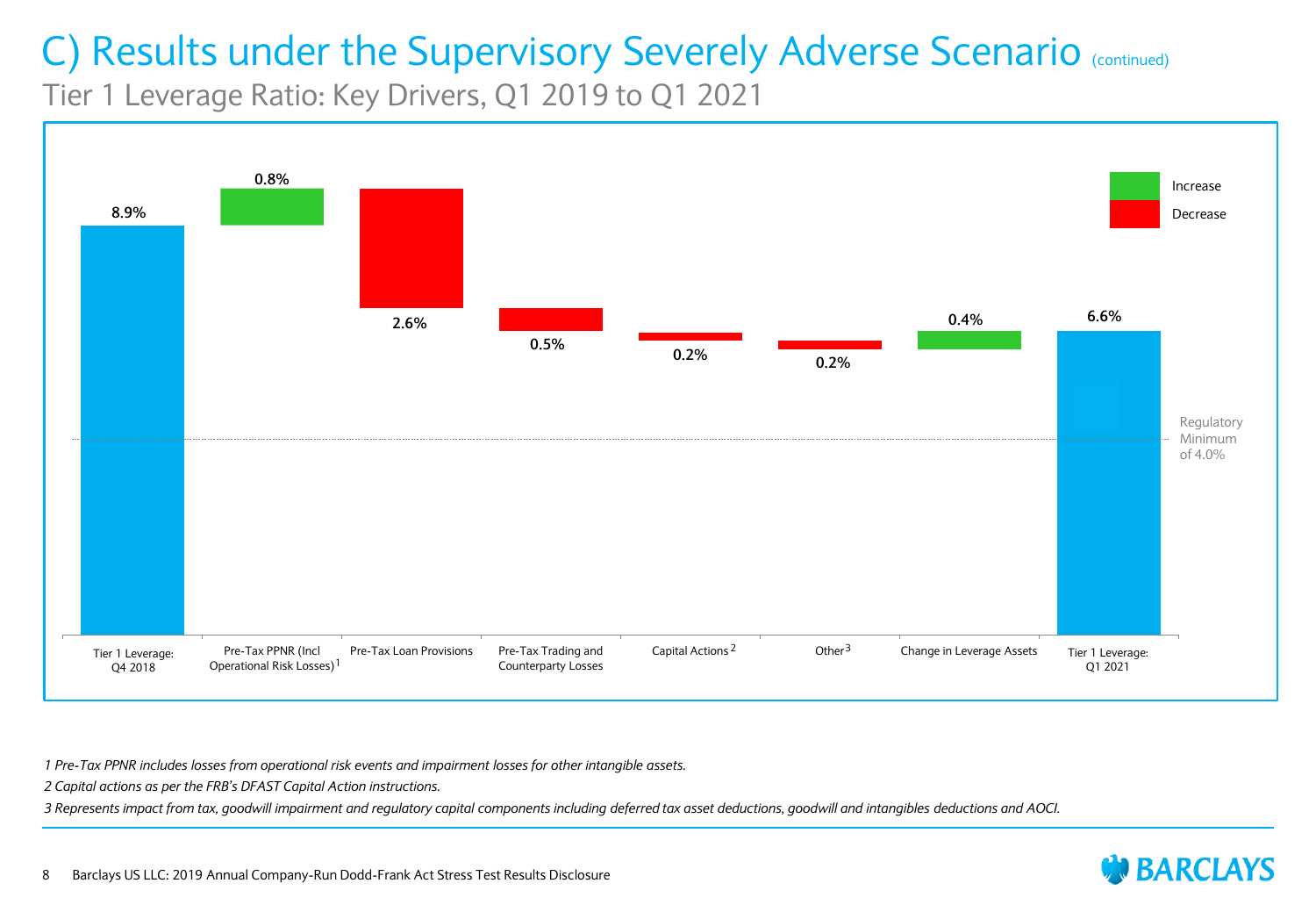### D) Risks considered in the Supervisory Severely Adverse Scenario

The risks described below are considered most relevant to Barclays, based on their significance to the IHC's risk profile and specific vulnerabilities. Barclays' stress-testing results reflect these risks.

| <b>Treasury</b><br>and<br><b>Capital Risk</b> | The risk of having an insufficient level or composition of capital to support normal business activities and meet<br>regulatory capital requirements under normal operating environments or stressed conditions, both actual and<br>as defined for internal planning or regulatory stress-testing purposes. |
|-----------------------------------------------|-------------------------------------------------------------------------------------------------------------------------------------------------------------------------------------------------------------------------------------------------------------------------------------------------------------|
|                                               | The risk of being unable to meet contractual or contingent obligations or of Barclays not having the<br>appropriate amount, tenor and composition of funding and liquidity to support its assets.                                                                                                           |
|                                               | The risk of capital or income volatility arising from a mismatch between the interest rate exposures of Barclays'<br>non-traded assets and liabilities.                                                                                                                                                     |
|                                               | The risk of pre-provision net revenue declining as a consequence of lower deal and transaction volumes,<br>trading activity levels, spreads earned and other sources of revenue streams.                                                                                                                    |
|                                               | The risk of loss associated with affiliate relationships, notably Barclays' parent entity and dependencies on the<br>parent entity's creditworthiness.                                                                                                                                                      |
|                                               | The risk of reduced revenue opportunities or increased capital constraints as a result of changes in the<br>regulatory environment, the emergence of geopolitical risks or other changes in the competitive landscape.                                                                                      |
|                                               | The risk of loss from the failure of clients, customers or counterparties to fully honor their obligations to the                                                                                                                                                                                           |
|                                               | firm, including the payment of principal, interest, collateral or other obligations.                                                                                                                                                                                                                        |
| <b>Credit Risk</b>                            | The risk of higher retail credit losses and associated loan loss provisions from deterioration in the US<br>$\bullet$<br>macroeconomic environment, particularly in employment, consumer debt levels, and residential real estate<br>metrics.                                                               |
|                                               |                                                                                                                                                                                                                                                                                                             |

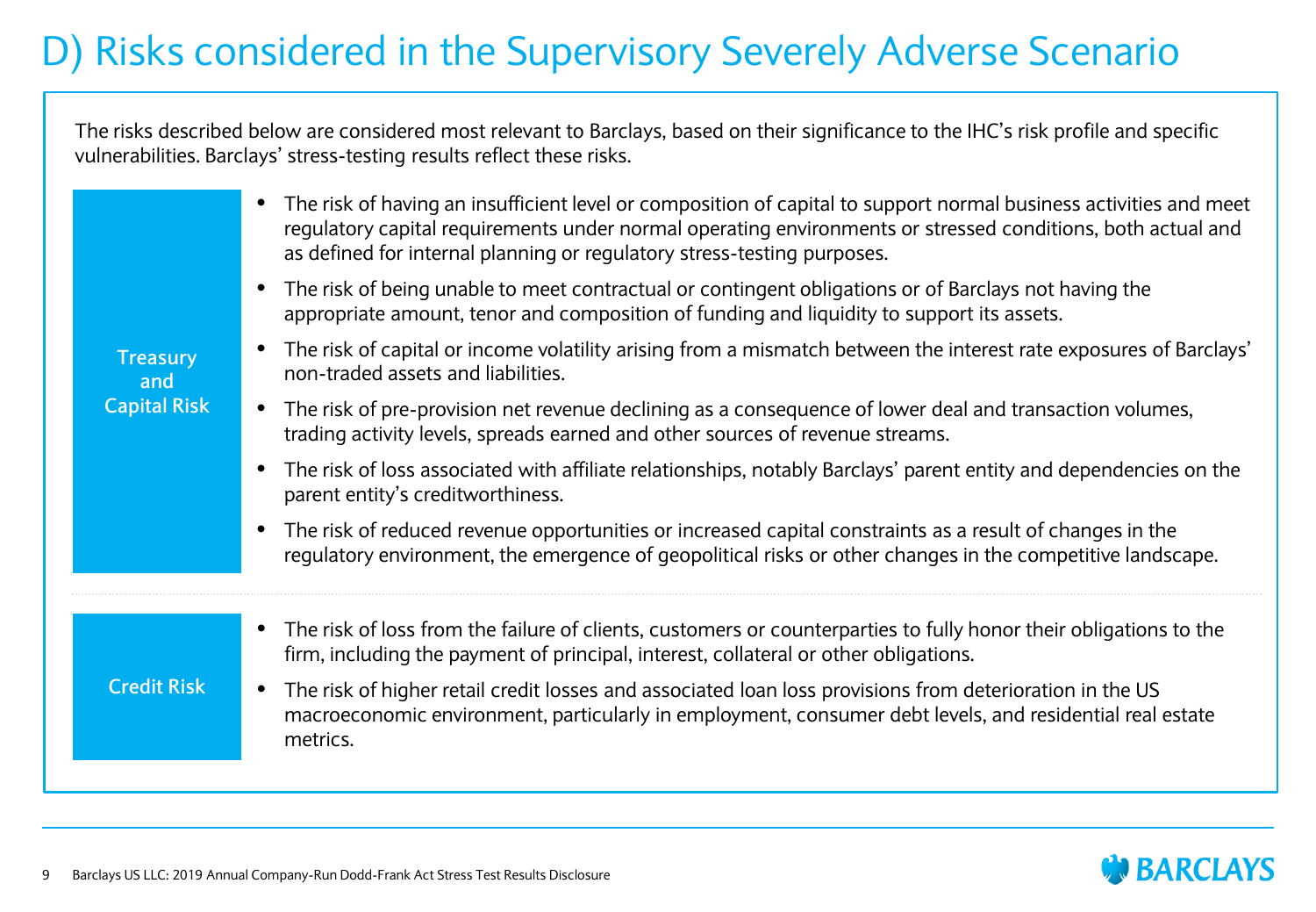### D) Risks considered in the Supervisory Severely Adverse Scenario (continued)

| <b>Market Risk</b>      | The risk of loss arising from potential adverse changes in the value of the firm's assets and liabilities from<br>fluctuation in market variables including interest rates, foreign exchange, equity prices, commodity prices,<br>credit spreads, implied volatilities and asset correlations.<br>The risk of unexpected losses on residual trading inventory positions, both from sudden adverse directional<br>$\bullet$<br>systemic moves as well as more sector or name-specific idiosyncratic events, including default. |
|-------------------------|-------------------------------------------------------------------------------------------------------------------------------------------------------------------------------------------------------------------------------------------------------------------------------------------------------------------------------------------------------------------------------------------------------------------------------------------------------------------------------------------------------------------------------|
|                         | • The risk of loss from inadequate or failed processes or systems, human factors or external events including<br>fraud where the root cause is not due to credit or market risks.                                                                                                                                                                                                                                                                                                                                             |
| <b>Operational Risk</b> | The risk of business disruption from technology outages or system errors and the associated cost to remediate<br>$\bullet$<br>issues given high transaction volumes and reliance on complex technology and data management systems.                                                                                                                                                                                                                                                                                           |
|                         | • The risk of data breaches, including loss of sensitive data; increased frequency and severity of cyber attacks.                                                                                                                                                                                                                                                                                                                                                                                                             |
| <b>Conduct Risk</b>     | • The risk of detriment to customers, clients, market integrity, competition or Barclays from the inappropriate<br>supply of financial services, including instances of willful or negligent misconduct.                                                                                                                                                                                                                                                                                                                      |
|                         | The risk of detriment to clients from cultural or strategic decisions resulting in legal fines, settlements or<br>$\bullet$<br>increased regulatory scrutiny.                                                                                                                                                                                                                                                                                                                                                                 |
| <b>Other Risks</b>      | Barclays further considers and manages a range of other risks that could be significant in capital planning and<br>capital adequacy assessment processes including legal risk, model risk and reputational risk to the organization.                                                                                                                                                                                                                                                                                          |

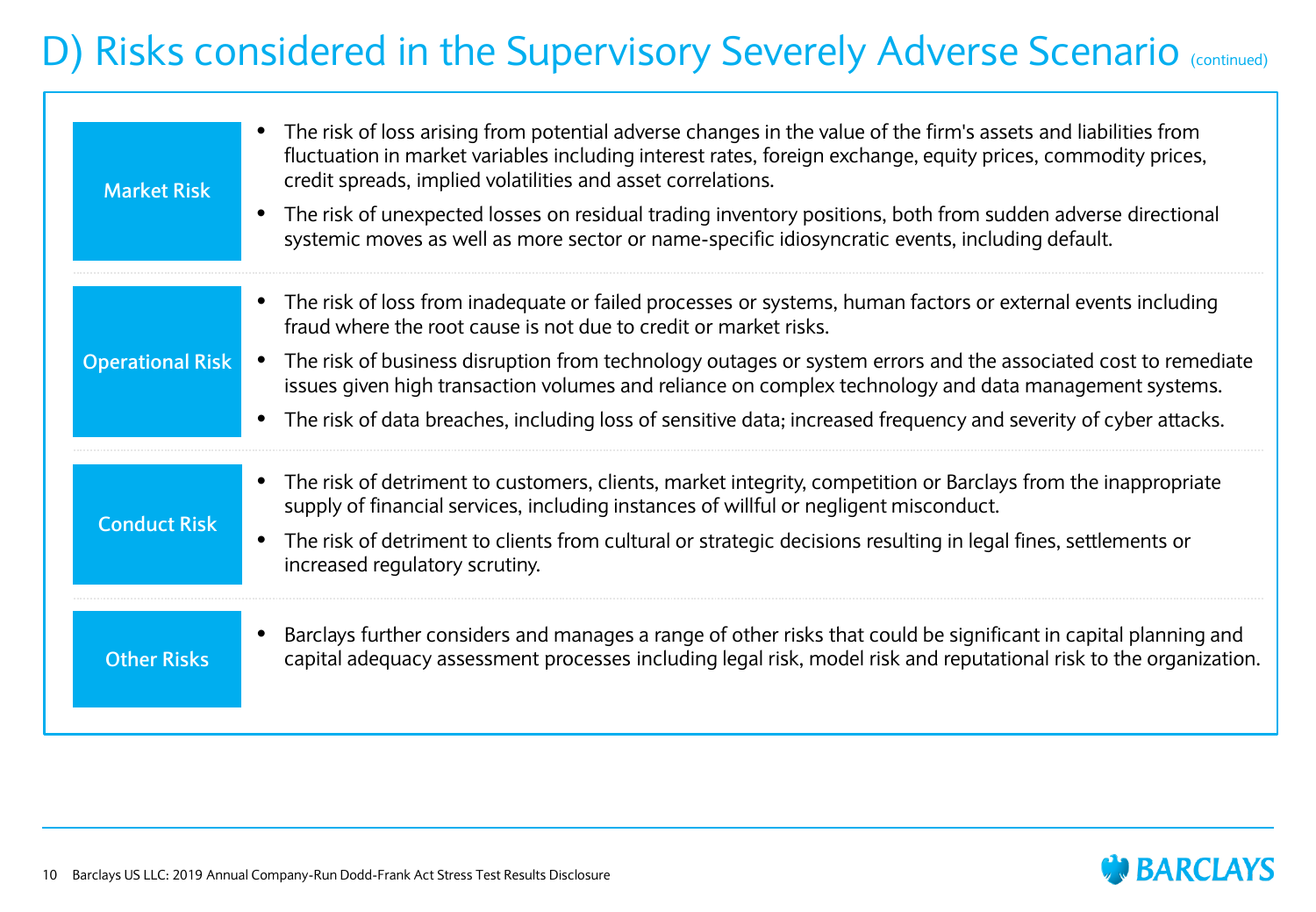### E) Description of methodologies used in forecasting

| Overview of<br><b>Estimation</b><br><b>Methodologies</b>                                                     | Barclays uses an interconnected network of models to simulate business performance over nine quarters,<br>under both baseline and stressed market conditions. Outputs from this simulation process include income<br>statement, balance sheet and resource consumption metrics, as well as capital and leverage ratios.<br>Where quantitative methods are supplemented with qualitative approaches such as expert judgment or<br>management input, Barclays operates a comprehensive process to ensure appropriate review and challenge at<br>multiple levels of the organization.<br>In addition, for models and other estimation methods that use assumptions around the continuation of<br>$\bullet$<br>historical relationships, such assumptions are examined and independently validated to assess their validity<br>for conditions of acute market stress.                          |
|--------------------------------------------------------------------------------------------------------------|--------------------------------------------------------------------------------------------------------------------------------------------------------------------------------------------------------------------------------------------------------------------------------------------------------------------------------------------------------------------------------------------------------------------------------------------------------------------------------------------------------------------------------------------------------------------------------------------------------------------------------------------------------------------------------------------------------------------------------------------------------------------------------------------------------------------------------------------------------------------------------------------|
| <b>Pre-Provision</b><br><b>Net Revenue</b><br>and Balance<br><b>Sheet Projection</b><br><b>Methodologies</b> | PPNR is equal to net interest income plus non-interest income, less non-interest expense, operational risk<br>losses and impairment losses for other intangible assets.<br>The income components of PPNR are derived using methodologies informed by macroeconomic variables and<br>expert judgment. These are estimated at a business or segment level.<br>The non-interest expense components of PPNR use estimation methods that reflect the current cost base and<br>incorporate a defined set of management actions which reduce variable costs in stressed scenarios. These are<br>estimated at a legal entity level.<br>The operational risk loss components of PPNR include legal losses, non-legal losses (such as credit card fraud)<br>and idiosyncratic events. They use estimation methods informed by macroeconomic variables, historical<br>experience and expert judgment. |
|                                                                                                              | Asset and liabilities are projected for each of Barclays' main businesses using quantitative and qualitative<br>$\bullet$<br>methods, which may include assumptions based on expert judgment.                                                                                                                                                                                                                                                                                                                                                                                                                                                                                                                                                                                                                                                                                              |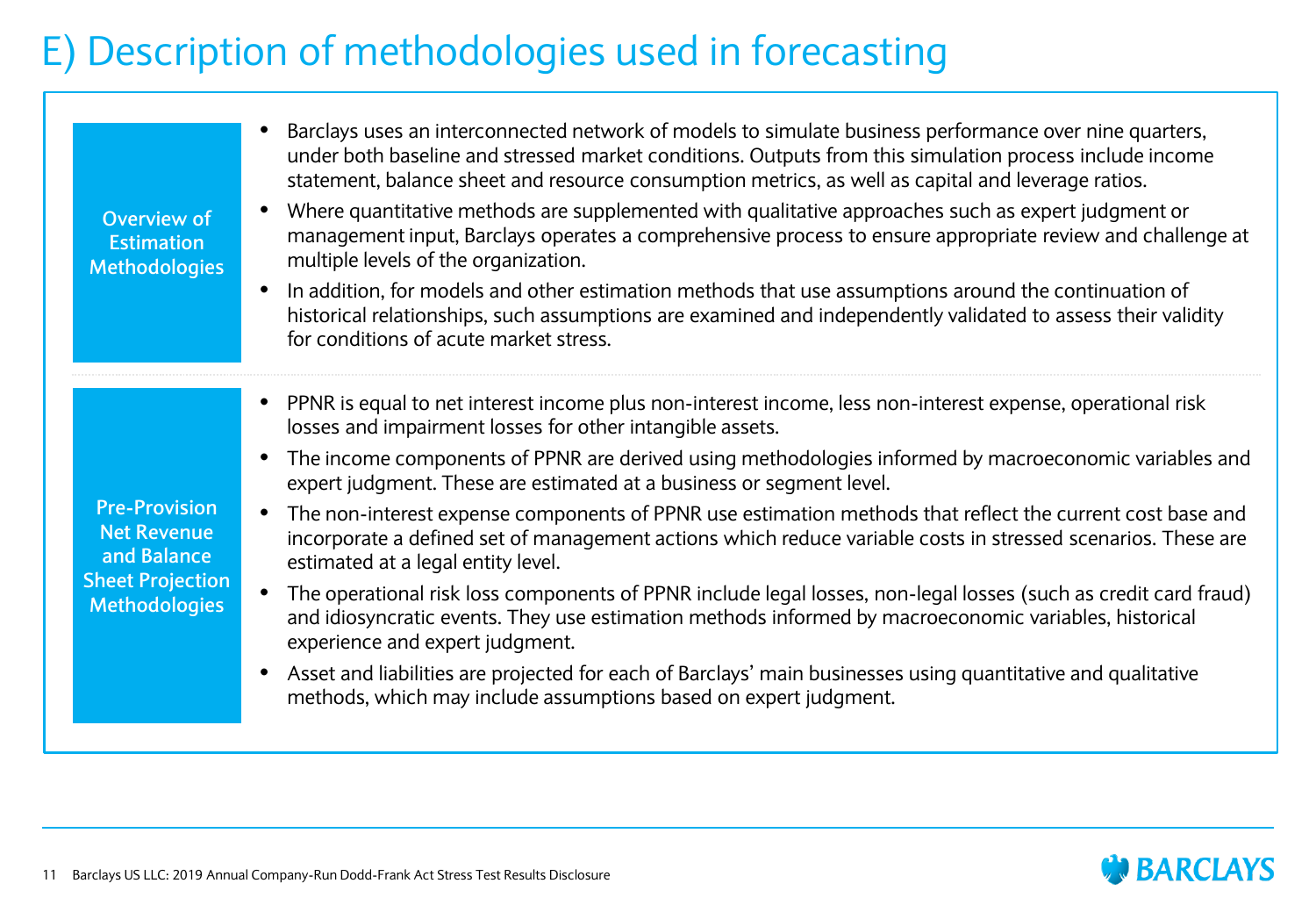### E) Description of methodologies used in forecasting (continued)

| <b>Risk-Weighted</b><br><b>Asset Projection</b><br><b>Methodologies</b>   | Risk-weighted assets comprise two components for Barclays:<br>The standardized approach, which is used for credit, counterparty credit and specific market risk exposures.<br>Modeled market risk, which is used for general market risk exposures.<br>Standardized approach projections are calculated using scaled trade balances, augmented by models that project<br>$\bullet$<br>key inputs such as collateral mix and credit ratings and aligned to the US Basel III standardized approach.<br>Projections under the modeled market risk approach are calculated using approaches that link risk-weighted<br>$\bullet$<br>asset components to changes in market variables such as equity or rates volatility.                                                                                                       |
|---------------------------------------------------------------------------|---------------------------------------------------------------------------------------------------------------------------------------------------------------------------------------------------------------------------------------------------------------------------------------------------------------------------------------------------------------------------------------------------------------------------------------------------------------------------------------------------------------------------------------------------------------------------------------------------------------------------------------------------------------------------------------------------------------------------------------------------------------------------------------------------------------------------|
| <b>Retail and</b><br>Wholesale<br><b>Credit Loss</b><br><b>Provisions</b> | Retail loss provisions reflect the credit characteristics of Barclays' credit card and installment loan portfolios:<br>$\bullet$<br>The models used for this metric are informed by macroeconomic variables such as unemployment,<br>housing prices, interest rates, customer behavior and credit bureau attributes.<br>Probability of default, exposure at default and loss given default calculations are performed either at a loan<br>or portfolio level.<br>Net credit loss forecasts are used to determine the build or release in the allowance for loan and lease loss<br>over the forecast horizon.<br>In consideration of the profile of Barclays' US business, wholesale loss is not considered material.<br>Both retail and wholesale loss provisions are calculated using balance sheet forecasts as inputs. |
| <b>Trading and</b><br><b>Counterparty</b><br><b>Loss</b>                  | Trading and counterparty loss is estimated using internal models which simulate the application of GMS market<br>$\bullet$<br>stress on these portfolios. Such losses are recognized in the first quarter of the projection period.<br>Large counterparty default loss is computed by applying GMS to the relevant counterparty exposures and<br>$\bullet$<br>simulating the default of Barclays' largest trading counterparty (as ranked by net stressed current exposure).                                                                                                                                                                                                                                                                                                                                              |
| <b>Capital</b>                                                            | The estimates of risk-weighted assets, balance sheet, revenue and loss forecasts described above are used by<br>$\bullet$<br>Barclays to project its capital position on a quarterly basis over the nine-quarter planning period.                                                                                                                                                                                                                                                                                                                                                                                                                                                                                                                                                                                         |